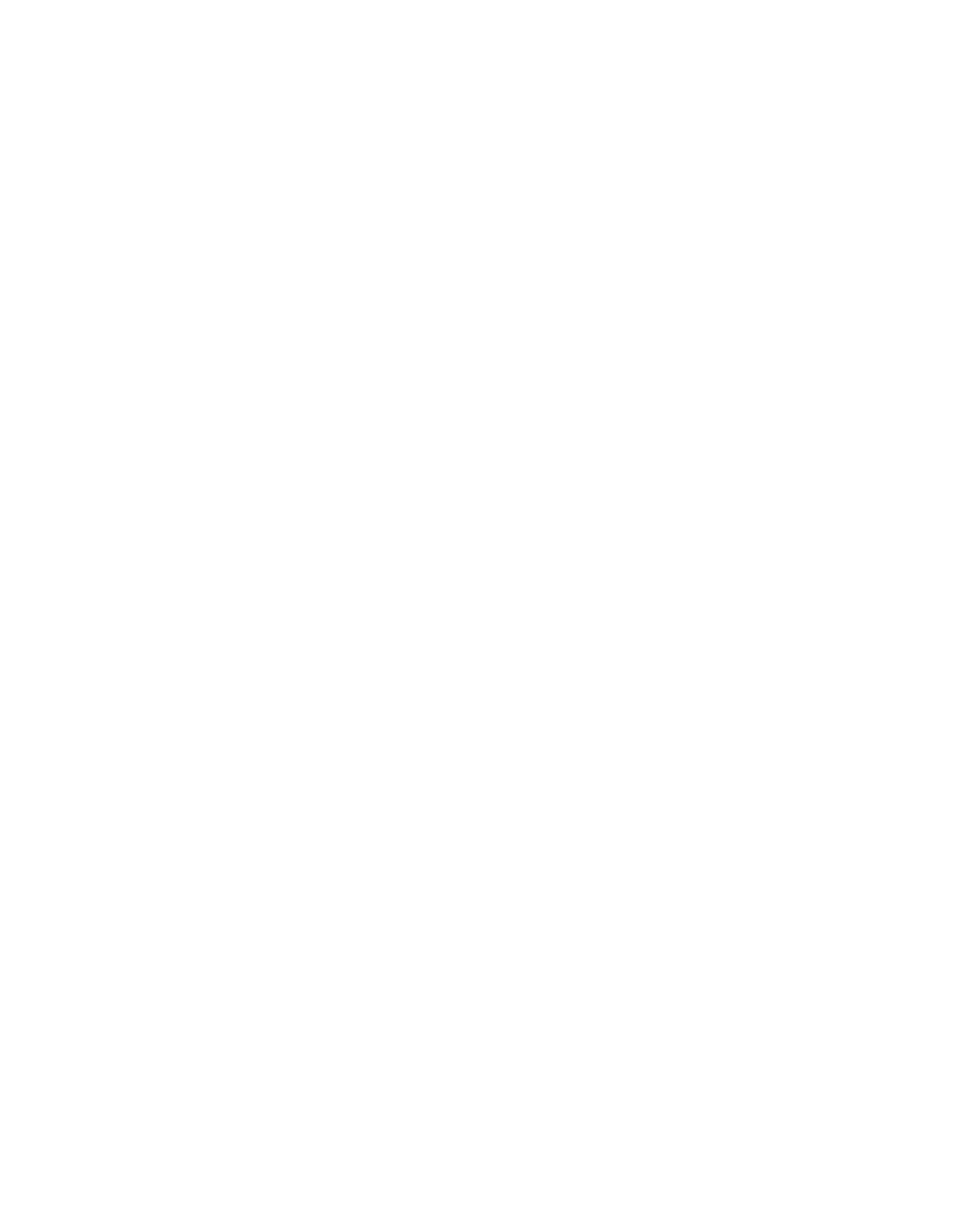## **BILL 3**

2018

## **APPROPRIATION (INTERIM SUPPLY) ACT, 2018**

*(Assented to , 2018)* 

MOST GRACIOUS SOVEREIGN:

#### **Preamble**

WHEREAS it appears by a Message from Her Honour Lois Mitchell, Lieutenant Governor of the Province of Alberta, and the Interim Supply estimates accompanying the Message, that the sums hereinafter mentioned are required to defray certain charges and expenses of the Legislative Assembly and the Public Service of Alberta not otherwise provided for during the fiscal year ending March 31, 2019 and for other purposes relating thereto:

MAY IT THEREFORE PLEASE YOUR MAJESTY that it be enacted and be it enacted by the Queen's Most Excellent Majesty, by and with the advice and consent of the Legislative Assembly of Alberta, as follows:

#### **Legislative Assembly**

**1** From the General Revenue Fund, there may be paid and applied a sum of \$29 420 000 towards defraying the several charges and expenses of the Legislative Assembly for the fiscal year ending March 31, 2019, not otherwise provided for, as shown in the Schedule.

#### **Expenses**

**2** From the General Revenue Fund, there may be paid and applied a sum of \$7 717 478 000 towards defraying the several charges and expenses of the Public Service classed as expense for the fiscal year ending March 31, 2019, not otherwise provided for, as shown in the Schedule.

*Bill 3*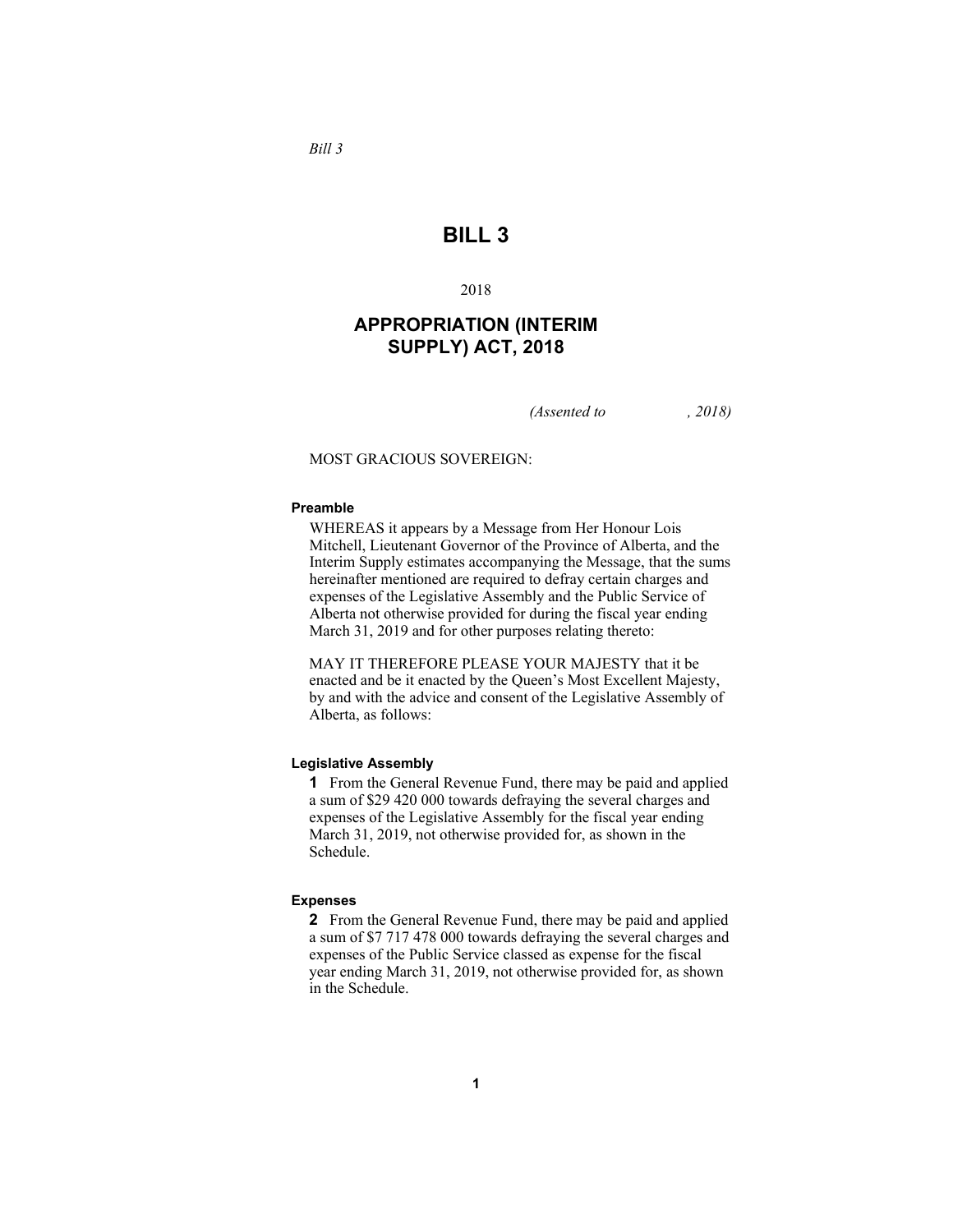#### **Capital Investment**

**3** From the General Revenue Fund, there may be paid and applied a sum of \$559 244 000 towards defraying the several charges and expenses of the Public Service classed as capital investment for the fiscal year ending March 31, 2019, not otherwise provided for, as shown in the Schedule.

#### **Financial Transactions**

**4** From the General Revenue Fund, there may be paid and applied a sum of \$160 211 000 towards defraying the several charges and expenses of the Public Service classed as financial transactions for the fiscal year ending March 31, 2019, not otherwise provided for, as shown in the Schedule.

#### **Lottery Fund payments**

**5** From the Lottery Fund, the sum of \$239 907 000 may be transferred to the General Revenue Fund as a Lottery Fund transfer for the fiscal year ending March 31, 2019, not otherwise provided for.

#### **Accountability**

**6** The due application of all money expended under this Act shall be accounted for.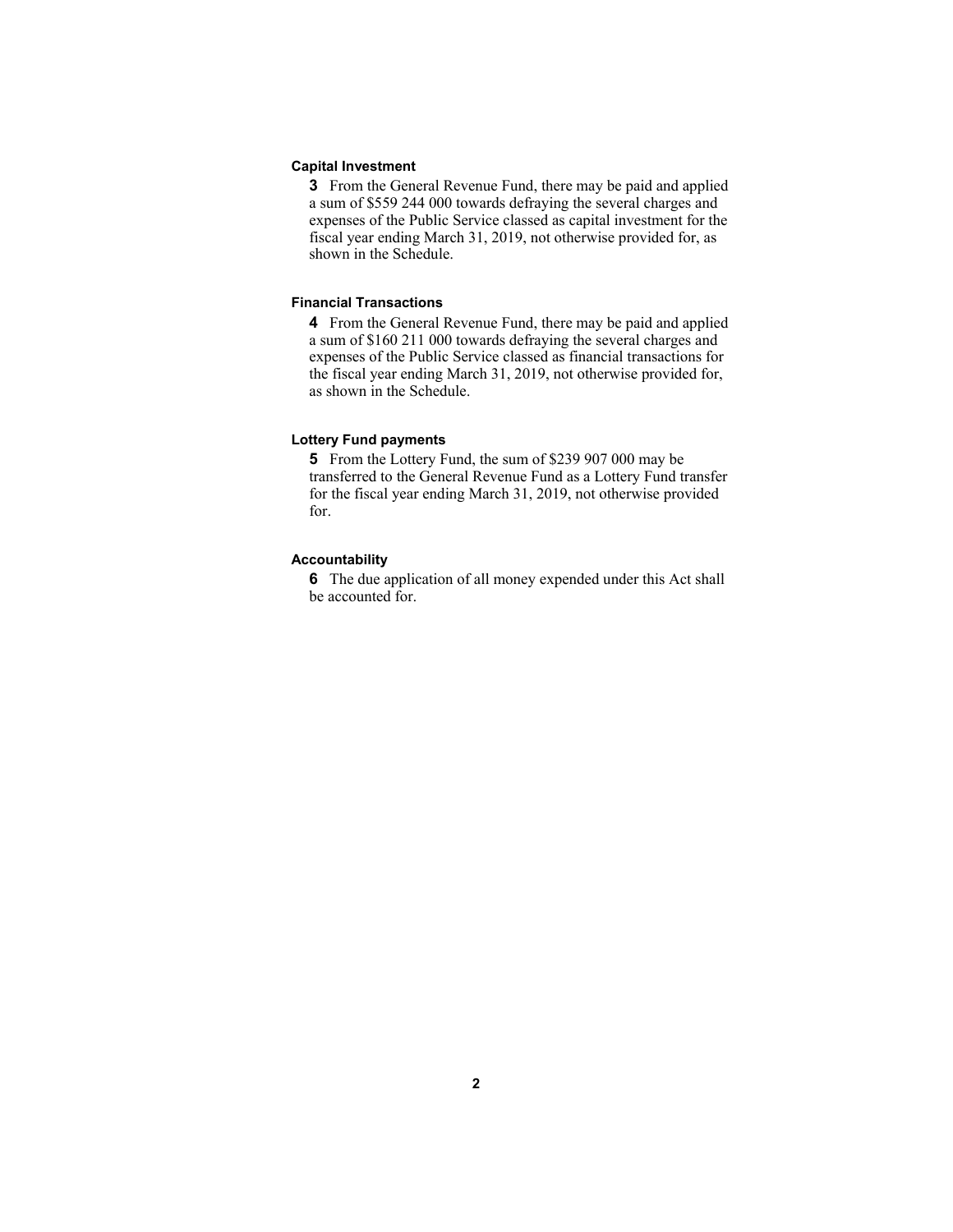# **Schedule**

Votes

## **LEGISLATIVE ASSEMBLY**

| SUPPORT TO THE LEGISLATIVE<br>ASSEMBLY                | \$ | 13 528 000  |
|-------------------------------------------------------|----|-------------|
| OFFICE OF THE AUDITOR GENERAL                         | \$ | 4 200 000   |
|                                                       |    |             |
| OFFICE OF THE OMBUDSMAN                               | \$ | 715 000     |
| OFFICE OF THE CHIEF<br><b>ELECTORAL OFFICER</b>       | \$ | 6 504 000   |
| <b>OFFICE OF THE ETHICS</b><br><b>COMMISSIONER</b>    | \$ | 161 000     |
| OFFICE OF THE INFORMATION AND<br>PRIVACY COMMISSIONER | \$ | 1 153 000   |
| OFFICE OF THE CHILD AND<br>YOUTH ADVOCATE             | \$ | 2 571 000   |
| OFFICE OF THE PUBLIC INTEREST<br><b>COMMISSIONER</b>  | \$ | 192 000     |
| OFFICE OF THE ELECTION<br><b>COMMISSIONER</b>         | \$ | 396 000     |
| Amount to be voted under section 1                    | \$ | 29 420 000  |
| <b>GOVERNMENT</b>                                     |    |             |
| <b>ADVANCED EDUCATION</b>                             |    |             |
| Expense                                               | S. | 469 320 000 |
| Capital Investment                                    |    | 106 400 000 |
| <b>Financial Transactions</b>                         |    | 80 750 000  |
| <b>AGRICULTURE AND FORESTRY</b>                       |    |             |
| Expense                                               | \$ | 318 625 000 |
| Capital Investment                                    |    | 2 458 000   |
| <b>Financial Transactions</b>                         |    | 219 000     |
| <b>CHILDREN'S SERVICES</b>                            |    |             |
| Expense                                               | \$ | 241 208 000 |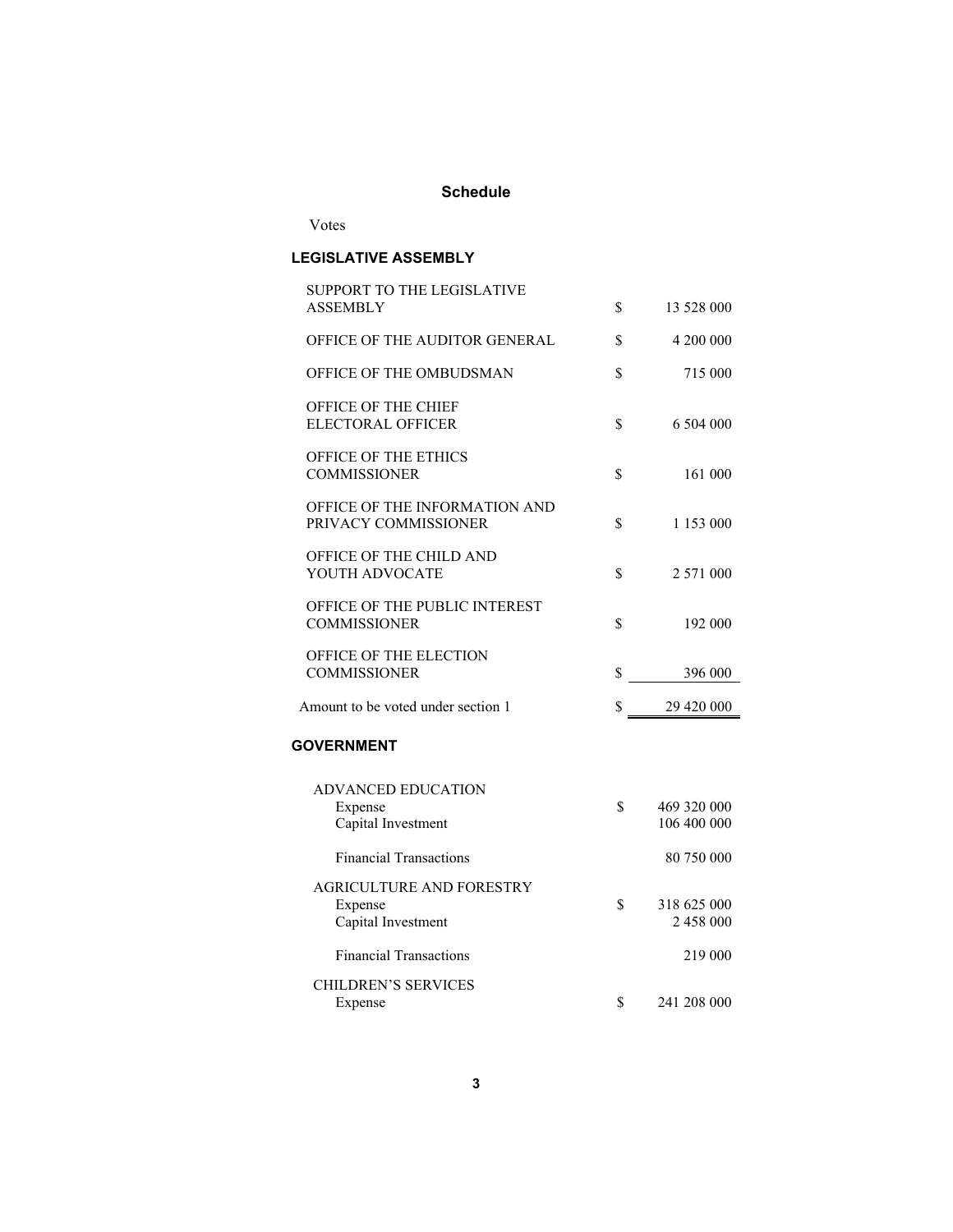| <b>COMMUNITY AND SOCIAL SERVICES</b><br>Expense<br>Capital Investment     | \$<br>654 814 000<br>91 000       |
|---------------------------------------------------------------------------|-----------------------------------|
| <b>CULTURE AND TOURISM</b><br>Expense<br>Capital Investment               | \$<br>116 993 000<br>340 000      |
| <b>Financial Transactions</b>                                             | 152 000                           |
| ECONOMIC DEVELOPMENT<br><b>AND TRADE</b><br>Expense<br>Capital Investment | \$<br>59 453 000<br>436 000       |
| <b>EDUCATION</b>                                                          |                                   |
| Expense<br>Capital Investment                                             | \$<br>786 700 000<br>12 100 000   |
| <b>Financial Transactions</b>                                             | 2 853 000                         |
| ENERGY<br>Expense<br>Capital Investment                                   | \$<br>43 759 000<br>150 000       |
| <b>Financial Transactions</b>                                             | 11 200 000                        |
| <b>ENVIRONMENT AND PARKS</b><br>Expense<br>Capital Investment             | \$<br>143 959 000<br>15 622 000   |
| <b>EXECUTIVE COUNCIL</b><br>Expense                                       | \$<br>3 113 000                   |
| <b>HEALTH</b>                                                             |                                   |
| Expense<br>Capital Investment                                             | \$<br>3 745 994 000<br>31 972 000 |
| <b>Financial Transactions</b>                                             | 12 392 000                        |
| <b>INDIGENOUS RELATIONS</b><br>Expense<br>Capital Investment              | \$<br>40 600 000<br>4 000         |
| <b>INFRASTRUCTURE</b>                                                     |                                   |
| Expense<br>Capital Investment                                             | \$<br>110 000 000<br>185 000 000  |
| <b>Financial Transactions</b>                                             | 6 750 000                         |
| <b>JUSTICE AND SOLICITOR GENERAL</b>                                      |                                   |
| Expense<br>Capital Investment                                             | \$<br>286 439 000<br>2 742 000    |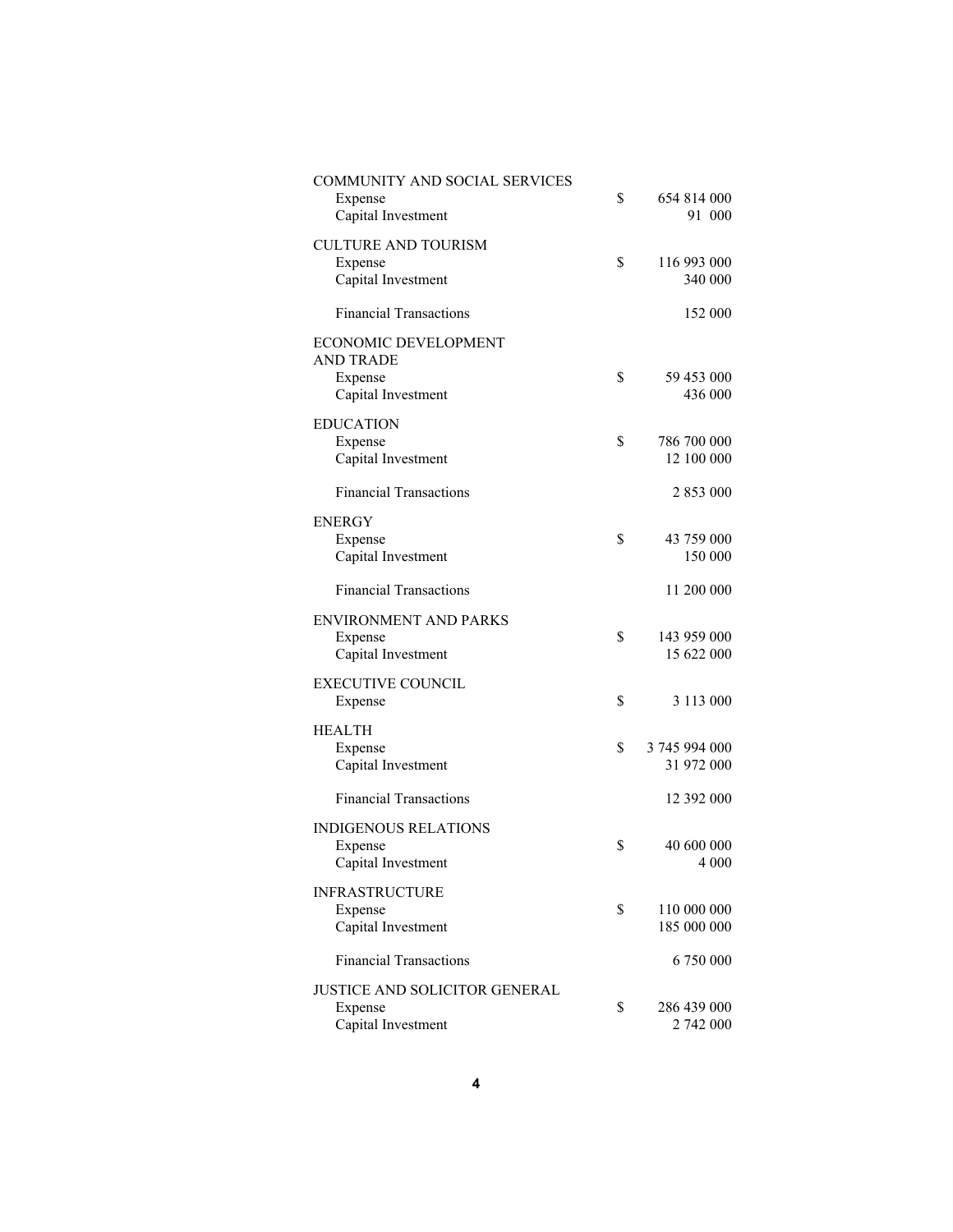| <b>LABOUR</b><br>Expense<br>Capital Investment               | \$ | 38 415 000<br>317 000      |
|--------------------------------------------------------------|----|----------------------------|
| MUNICIPAL AFFAIRS<br>Expense<br>Capital Investment           | \$ | 271 477 000<br>1 143 000   |
| <b>Financial Transactions</b>                                |    | 24 815 000                 |
| <b>SENIORS AND HOUSING</b><br>Expense                        | \$ | 71 422 000                 |
| <b>Financial Transactions</b>                                |    | 2 450 000                  |
| <b>SERVICE ALBERTA</b><br>Expense<br>Capital Investment      | \$ | 78 500 000<br>16 900 000   |
| <b>Financial Transactions</b>                                |    | 1700 000                   |
| STATUS OF WOMEN<br>Expense<br>Capital Investment             | \$ | 1 140 000<br>8 0 0 0       |
| <b>TRANSPORTATION</b><br>Expense<br>Capital Investment       | \$ | 201 821 000<br>183 181 000 |
| <b>Financial Transactions</b>                                |    | 16 326 000                 |
| TREASURY BOARD AND<br><b>FINANCE</b><br>Expense              | \$ | 33 726 000                 |
| Capital Investment                                           |    | 380 000                    |
| <b>Financial Transactions</b>                                |    | 604 000                    |
| Transfer from the Lottery Fund                               |    | 239 907 000                |
| Expense amount to be voted<br>under section 2                | ¢  | 7 717 478 000              |
| Capital Investment amount to<br>be voted under section 3     | \$ | 559 244 000                |
| Financial Transactions amount<br>to be voted under section 4 | \$ | 160 211 000                |